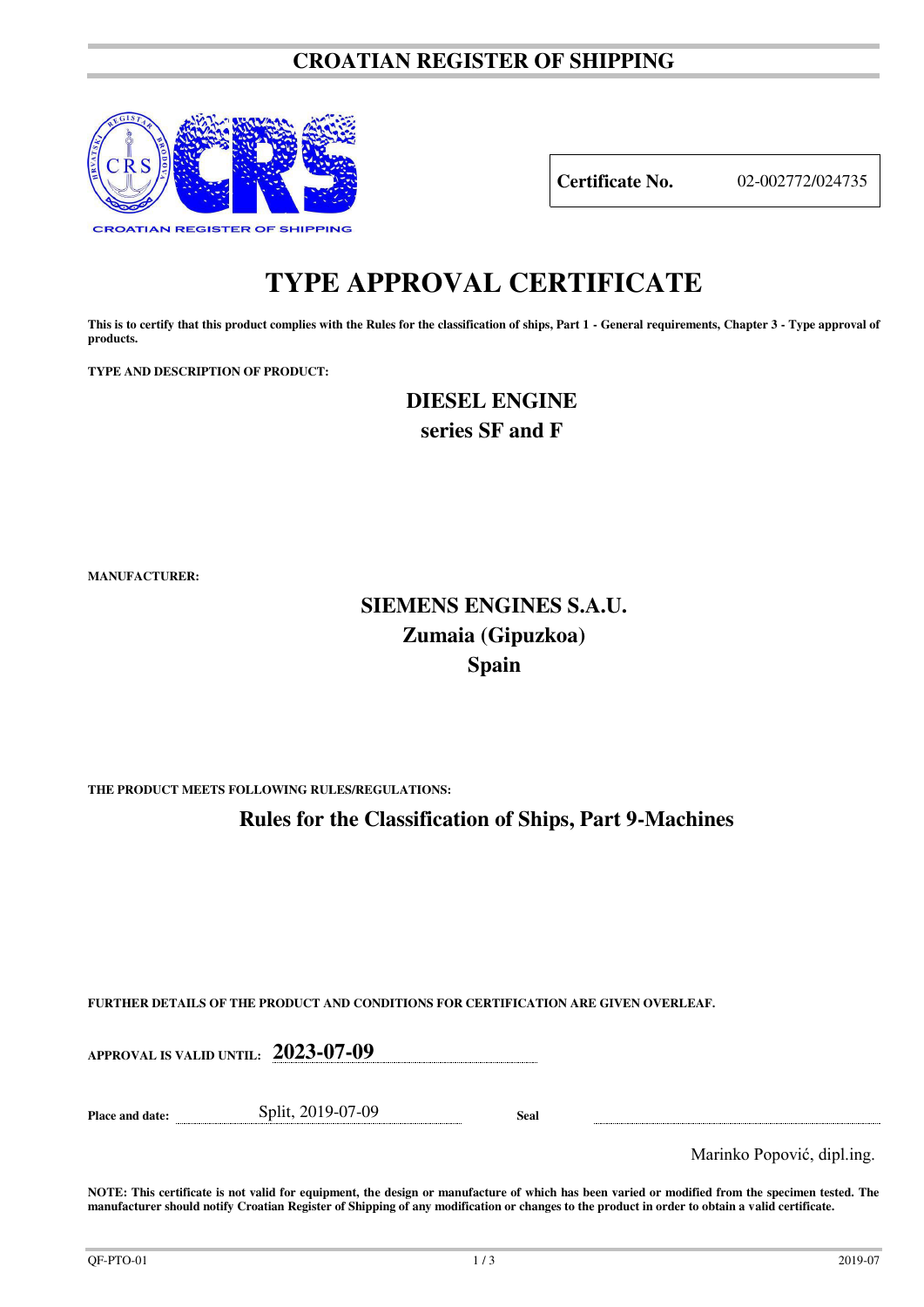

#### **DETAILED PRODUCT DESCRIPTION:**

| Number of cylinders:   | $6(SF/F180)$ , $8(SF/F240)$ , $12(SF/F360)$ , $16(SF/F480)$ , |  |  |  |  |  |
|------------------------|---------------------------------------------------------------|--|--|--|--|--|
| Cylinder bore (mm):    | 152                                                           |  |  |  |  |  |
| Stroke (mm):           | 165                                                           |  |  |  |  |  |
| Cylinder arrangement:  | In-line (SF/F180 & SF/F240); V-angle 60° (SF/F360 & SF/F480)  |  |  |  |  |  |
| Working cycle:         | 4- stroke, single acting                                      |  |  |  |  |  |
| Kind of fuel:          | Liquid                                                        |  |  |  |  |  |
| Valve operation:       | Cam control                                                   |  |  |  |  |  |
| Fuel injection:        | Direct, cam controlled                                        |  |  |  |  |  |
| Fuel injection system: | Pump+Pipe+Injector                                            |  |  |  |  |  |

#### **APPLICATION / LIMITATIONS:**

#### *Application: Propulsion*

| <b>Brand</b>    | <b>Denomination</b> | <b>Rated power</b><br>(kW) | <b>Rated speed</b><br>(rpm) | Max firing pressure<br>(bar) |
|-----------------|---------------------|----------------------------|-----------------------------|------------------------------|
| <b>SLE-18FN</b> | F 180-SP            | 221                        | 2000                        | 100                          |
| <b>SLE-18FT</b> | F 180 T-SP          | 305                        | 1900                        | 125                          |
|                 | F 180 TB-SP         | 331                        | 1800                        | 125                          |
|                 | F 180 TA-SP         | 368                        | 2000                        | 145                          |
|                 | F 180 TAB-SP        | 404                        | 1800                        | 145                          |
| SLE-24FT        | $F 240 T A-SP$      | 471                        | 1800                        | 145                          |
|                 | $F$ 240 TAB-SP      | 478                        | 1800                        | 145                          |
| <i>SLE-36FT</i> | F 360 TA-SP         | 735                        | <b>2000</b>                 | 145                          |
| <b>SLE-48FT</b> | F 480 TA-SP         | 1029                       | 1800                        | 145                          |
| <b>SLE-18ST</b> | <b>SF 180 TA-SP</b> | 476                        | 1800                        | 175                          |
| $SLE-24ST$      | $SF 240 TA-SP$      | 635                        | 1800                        | 175                          |
| SLE-36ST        | <b>SF 360 TA-SP</b> | 953                        | 1800                        | 175                          |
| <b>SLE-48ST</b> | <b>SF 480 TA-SP</b> | 1271                       | 1800                        | 175                          |

#### *Application: Auxiliary and genset engines*

|                 | <b>Denomination</b> | <b>Rated speed</b><br>1800 rpm |            | <b>Rated speed</b><br>1500 rpm |            | <b>Rated speed</b><br>$1200$ rpm |            |
|-----------------|---------------------|--------------------------------|------------|--------------------------------|------------|----------------------------------|------------|
| <b>Brand</b>    |                     | <b>Rated</b>                   | Max firing | <b>Rated</b>                   | Max firing | <b>Rated</b>                     | Max firing |
|                 |                     | power                          | pressure   | power                          | pressure   | power                            | pressure   |
|                 |                     | (kW)                           | (bar)      | (kW)                           | (bar)      | (kW)                             | (bar)      |
| <i>SLE-18FN</i> | F 180-SG            | 195                            | 95         | 180                            | 100        | N.A.                             |            |
| <i>SLE-18FT</i> | F 180 T-SG          | 310                            | 125        | 255                            | 130        | N.A.                             |            |
|                 | F 180 TB-SG         | 325                            | 125        | 280                            | 130        | N.A.                             |            |
|                 | F 180 TA-SG         | 365                            | 145        | 310                            | 145        | N.A.                             |            |
|                 | F 180 TAB-SG        | 405                            | 145        | 340                            | 145        | N.A.                             |            |
| <i>SLE-24FT</i> | $F$ 240 TA-SG       | 465                            | 145        | 410                            | 145        | N.A.                             |            |
|                 | $F$ 240 TAB-SG      | 500                            | 145        | 450                            | 145        | N.A.                             |            |
| <i>SLE-36FT</i> | F 360 TA-SG         | 735                            | 145        | 620                            | 145        | N.A.                             |            |
| <b>SLE-48FT</b> | F 480 TA-SG         | 980                            | 145        | 890                            | 145        | N.A.                             |            |
| <b>SLE-18ST</b> | <i>SF 180 TA-SG</i> | 476                            | 175        | 421                            | 175        | 337                              | 175        |
| <i>SLE-24ST</i> | <i>SF 240 TA-SG</i> | 635                            | 175        | 561                            | 175        | 449                              | 175        |
| <i>SLE-36ST</i> | <i>SF 360 TA-SG</i> | 953                            | 175        | 842                            | 175        | 673                              | 175        |
| <b>SLE-48ST</b> | <i>SF 480 TA-SG</i> | 1271                           | 175        | 1122                           | 175        | 898                              | 175        |